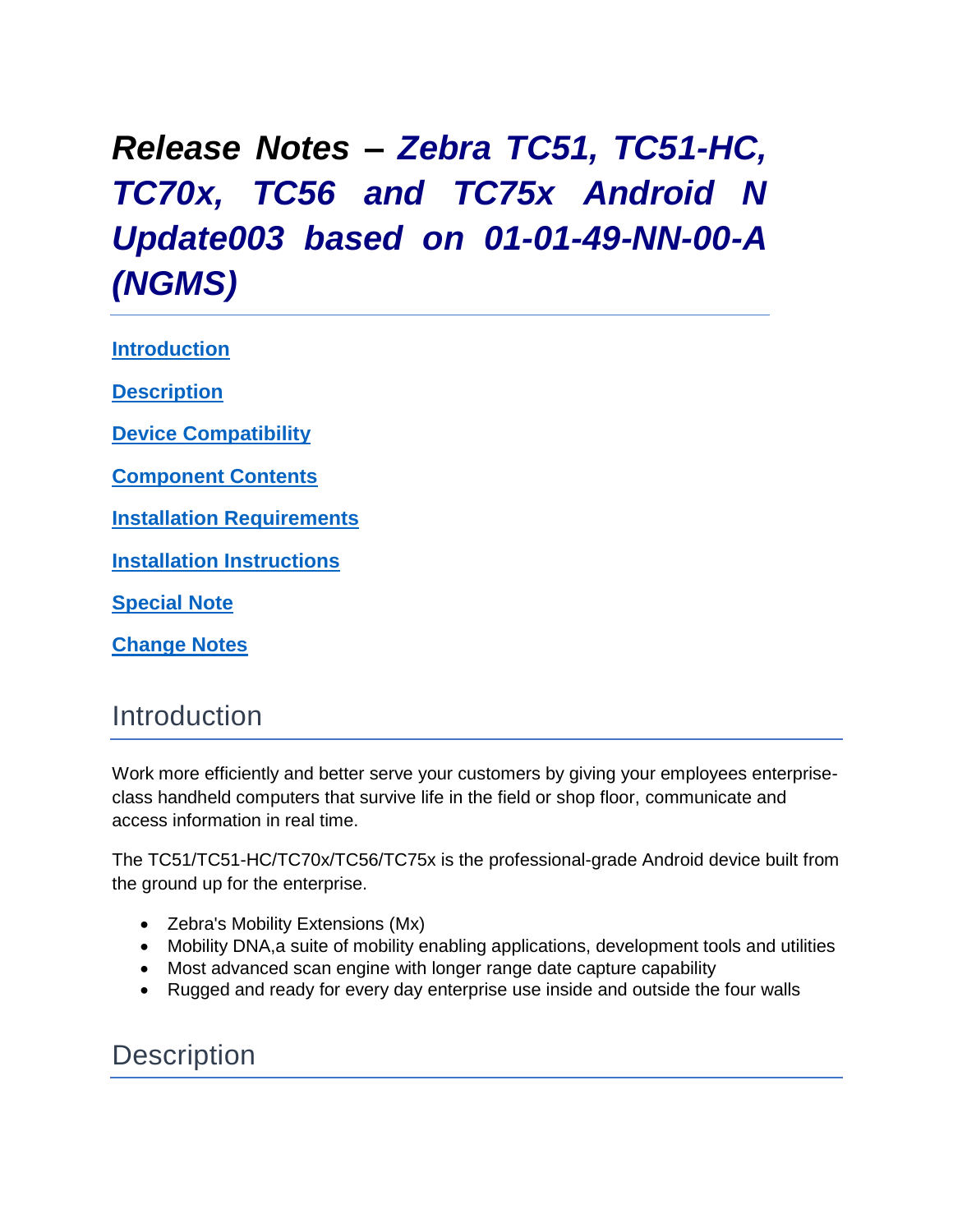Zebra TC51, TC51-HC, TC56, TC70x and TC75x Update 003 based on 01-01-49-NN-00-A (NGMS) This patch addresses below critical changes.

### <span id="page-1-0"></span>Device Compatibility

This software release has been approved for use with the following Zebra devices. All devices listed below are on Android M or N when they leave the factory.

| Device            | <b>Operating System</b> |
|-------------------|-------------------------|
| TC510K-2PAZU2P-US | Android M &N            |
| TC510K-2PAZU2P-A6 | Android M &N            |
| TC510K-2PAZU4P-US | Android M &N            |
| TC510K-2PAZU4P-A6 | Android M &N            |
| TC510K-2HDZU2P-US | Android M &N            |
| TC510K-2HDZU4P-US | Android M &N            |
| TC510K-2HDZU2P-A6 | Android M &N            |
| TC56DJ-2PAZU2P-A6 | Android M &N            |
| TC56DJ-2PAZU4P-A6 | Android M &N            |
| TC56DJ-2PAZU2P-IA | Android M &N            |
| TC56DJ-2PAZU4P-IA | Android M &N            |
| TC56DJ-2PAZU4P-BR | Android M &N            |
| TC56DJ-2PAZU2P-BR | Android M &N            |
| TC56DJ-2PAZU2P-CN | Android M &N            |
| TC56DJ-2PAZU4P-CN | Android M &N            |
| TC56DJ-2PAZU4P-ID | Android M &N            |
| TC56DJ-2PAZU2P-ID | Android M &N            |
| TC56DJ-2PAZU2P-TN | Android M &N            |
| TC56DJ-2PAZU4P-TN | Android M &N            |
| TC75FK-22B22AD-A6 | Android M &N            |
| TC75FK-22B24AD-A6 | Android M &N            |
| TC75FK-22B22AD-IA | Android M &N            |
| TC75FK-22B22AD-ID | Android M &N            |
| TC75FK-22B22AD-TN | Android M &N            |
| TC75FK-22F22AD-A6 | Android M &N            |
| TC75FK-22B22AD-TW | Android M &N            |
| TC75GK-22B22AD-A6 | Android M &N            |
| TC75GK-22B24AD-A6 | Android M &N            |
| TC75GK-22F22AD-A6 | Android M &N            |
| TC75FK-22B22AD-BR | Android M &N            |
| TC700K-02B22B0-A6 | Android M &N            |
| TC700K-02B24B0-A6 | Android M &N            |
| TC700K-02B22B0-US | Android M &N            |
| TC700K-02B24B0-US | Android M &N            |
| TC700K-02B22B0-IA | Android M &N            |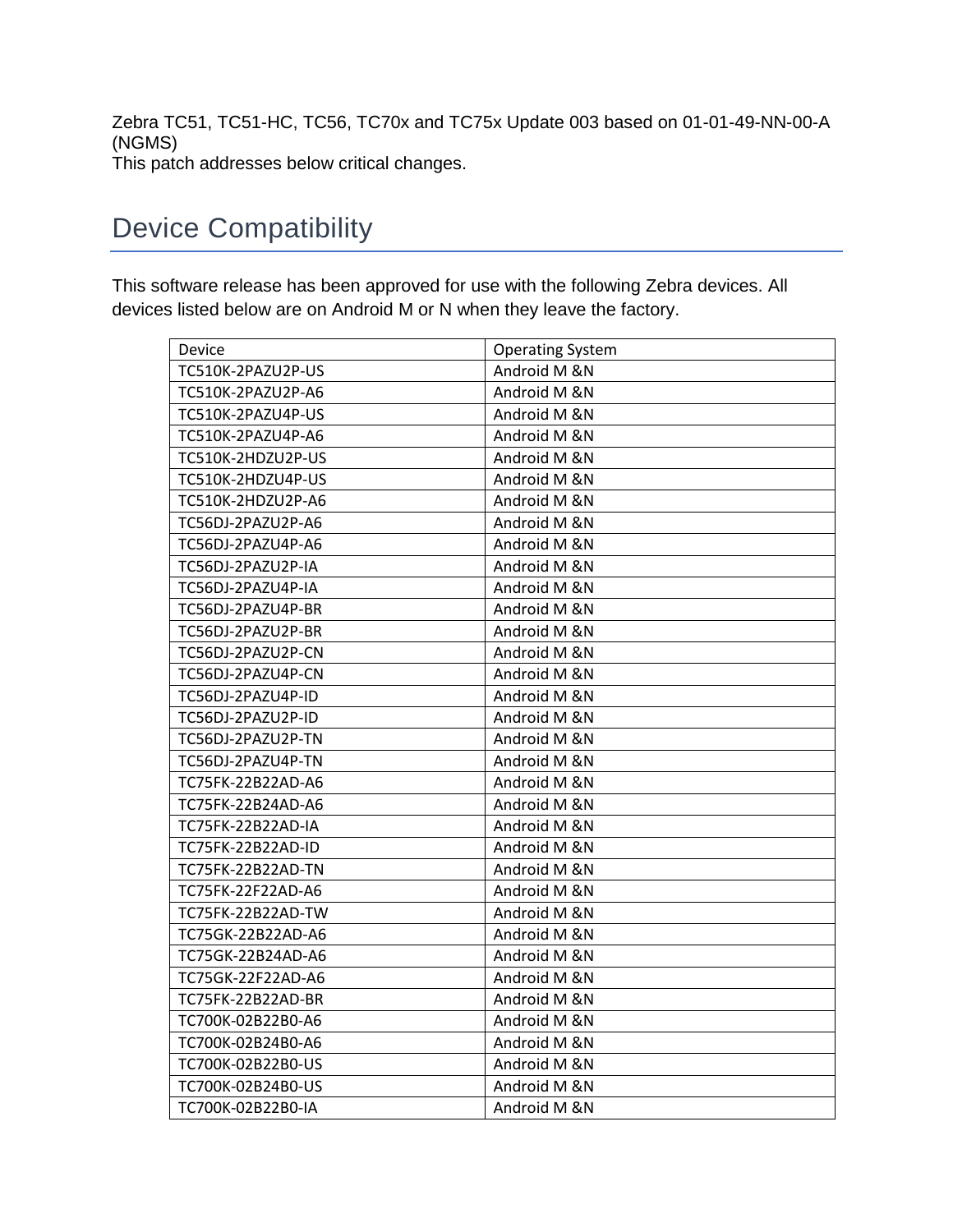## <span id="page-2-0"></span>Component Contents

| Package Name                         | <b>Description</b>                             |
|--------------------------------------|------------------------------------------------|
| CFE-TC51 TC51HC TC56 TC70x TC75x-01- | Update 003 based on Android N 01-01-49-NN-00-A |
| 01-49-NN-00-A-03.zip                 | (NGMS)                                         |

#### **Component Version Info**

| <b>Component / Description</b> | <b>Version</b>                                                                                                                                           |
|--------------------------------|----------------------------------------------------------------------------------------------------------------------------------------------------------|
| <b>Product Build Number</b>    | 01-01-49-NN-00-A                                                                                                                                         |
| <b>Android Version</b>         | 7.1.2                                                                                                                                                    |
| <b>Linux Kernel</b>            | 3.10.84                                                                                                                                                  |
| <b>Android SDK Level</b>       | 25                                                                                                                                                       |
| Platform                       | QC8956                                                                                                                                                   |
| <b>Bluetooth Stack</b>         | 1.1                                                                                                                                                      |
| <b>Flash Size</b>              | 16GB/32GB                                                                                                                                                |
| <b>RAM Size</b>                | 2GB/4GB                                                                                                                                                  |
| Scanning                       | 19.0.22.0                                                                                                                                                |
| SimulScan                      | 2.9.3 SimulScanEngine 1.15.9                                                                                                                             |
| Datawedge                      | 6.6.50                                                                                                                                                   |
| <b>EMDK</b>                    | 6.7.10.1010                                                                                                                                              |
| MXMF / OSX                     | MXMF-7.1.2.1 / OSX-QCT.71.7.4.7                                                                                                                          |
| WiFi                           | FUSION_BA_2_10.0.1.012_N<br>Application: BA_2_10.0.0.008_N<br>Radio: BA_2_10.0.0.012_N<br>Middleware: BA_2_10.0.1.008_N<br>Firmware: 7.35.205.8_20171114 |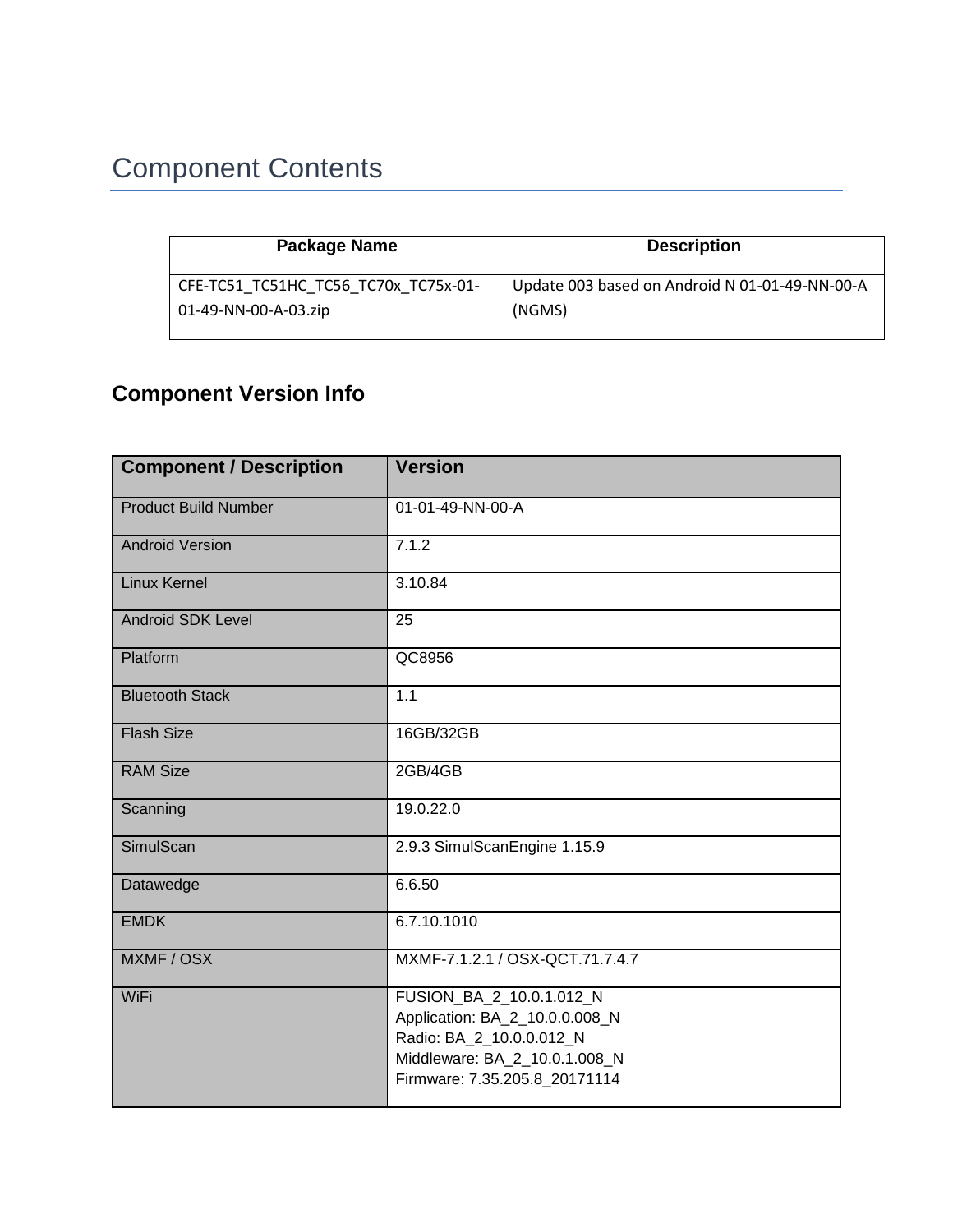| PTT                                        | 3.1.35                                                    |
|--------------------------------------------|-----------------------------------------------------------|
| Touch FW                                   | TC70x/TC75x = 1.9-Stylus-1-0 & TC51/TC56 = 1.8-Stylus-2.0 |
| RxLog                                      | 5.4.10.0                                                  |
| B <sub>2</sub> M                           | <b>NA</b>                                                 |
| <b>Bluetooth Pairing Utility</b>           | 3.10                                                      |
| <b>DataAnalytics</b>                       | 3.0.0.1217                                                |
| <b>File Browser</b>                        | 1.19.1.0                                                  |
| <b>Stage Now</b>                           | 2.9.1.1362                                                |
| App Gallery                                | 3.0.1.7                                                   |
| <b>Battery Swap</b>                        | 1.0                                                       |
| <b>User Guide</b>                          | 1.0                                                       |
| <b>WWAN</b>                                | FALCON-W171221A-170.1-00172.4                             |
| <b>RIL</b>                                 | Qcalcomm RIL 1.0                                          |
| <b>TS.25</b>                               | 10/30/2017                                                |
| Sensors (Accel, Gyro, Light,<br>proximity) | 2061000, 2061000, 1, 2                                    |
| Camera                                     | 2.0.002                                                   |
| <b>MSRN</b>                                | 0.01                                                      |
| MobiControl                                | <b>NA</b>                                                 |
| ZVC                                        | 2.0.0.12                                                  |
| <b>Battery Manger</b>                      | 1.3.8                                                     |
| ActiveEdge                                 | 2.5.16                                                    |
| SmartMU                                    | 2.3.12                                                    |
| <b>Device Central</b>                      | 1.0.4.8                                                   |
| Audio                                      | 0.19.0.0                                                  |
| Diagnostic Tool                            | 1.15.0.6                                                  |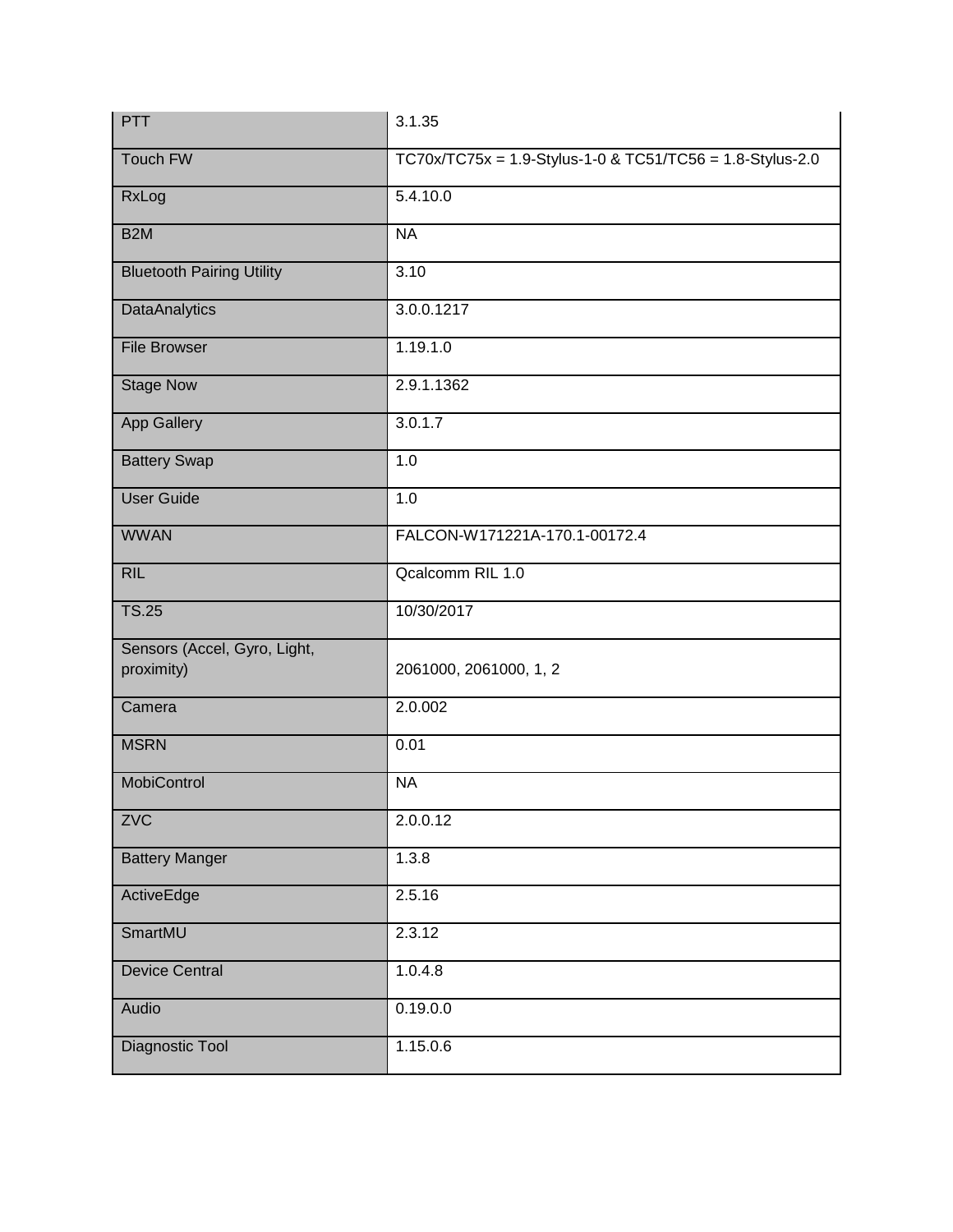| <b>FingerPrint</b>          | Zebra/TC75x/TC75x:7.1.2/01-01-49-NN-00-A/1:user/release-keys<br>Zebra/TC75x/TC75xDF:7.1.2/01-01-49-NN-00-A/1:user/release-keys<br>Zebra/TC70x/TC70x:7.1.2/01-01-49-NN-00-A/1:user/release-keys<br>Zebra/TC56/TC56:7.1.2/01-01-49-NN-00-A/1:user/release-keys<br>Zebra/TC51/TC51:7.1.2/01-01-49-NN-00-A/1:user/release-keys<br>Zebra/TC51HC/TC51HC:7.1.2/01-01-49-NN-00-A/1:user/release-keys |
|-----------------------------|----------------------------------------------------------------------------------------------------------------------------------------------------------------------------------------------------------------------------------------------------------------------------------------------------------------------------------------------------------------------------------------------|
| <b>Security Patch Level</b> | Dec 5,2017                                                                                                                                                                                                                                                                                                                                                                                   |

### <span id="page-4-0"></span>Installation Requirements

Install baseline 01-01-49-NN-00-A (NGMS) build.

#### <span id="page-4-1"></span>Installation Instructions

#### Using ADB Sideload

*The installation instructions assume you have ADB installed on your PC (the adb drivers and such) and your TC51/TC51-HCTC56/TC70x/TC75x has Developer options enabled and USB debugging ON:*

*Instructions on HOW TO enable ADB is also captured in user guide.*

- 1. Plug the TC51/TC51-HC/TC56/TC70x/TC75x into the USB & Charging Cable and then the Cable to the PC. If you have a Cradle with USB connectivity, connect it now.
- 2. You may need to pull down the top menu and if you see "USB for charging", touch it and then change it to "File transfers".
- 3. Open Command Prompt, run *"adb devices"* and check if you can see the device's serial number… If yes, proceed… if not, you will need to get the PC set up with the proper drivers or install an External SD Card.
- 4. You may also get a pop up on your PC (Win 7) that you will be connected as a Portable MediaPlayer… this can be ignored.

#### **Download Image**

- a. CFE-TC51\_TC51HC\_TC56\_TC70x\_TC75x-01-01-49-NN-00-A-03.zip listed above in content section
- b. Reset files (Optional)
- 5. Entering Recovery Mode
	- a. Choice 1: In Command Prompt, type *"adb reboot recovery" and click enter*.
	- b. Choice 2: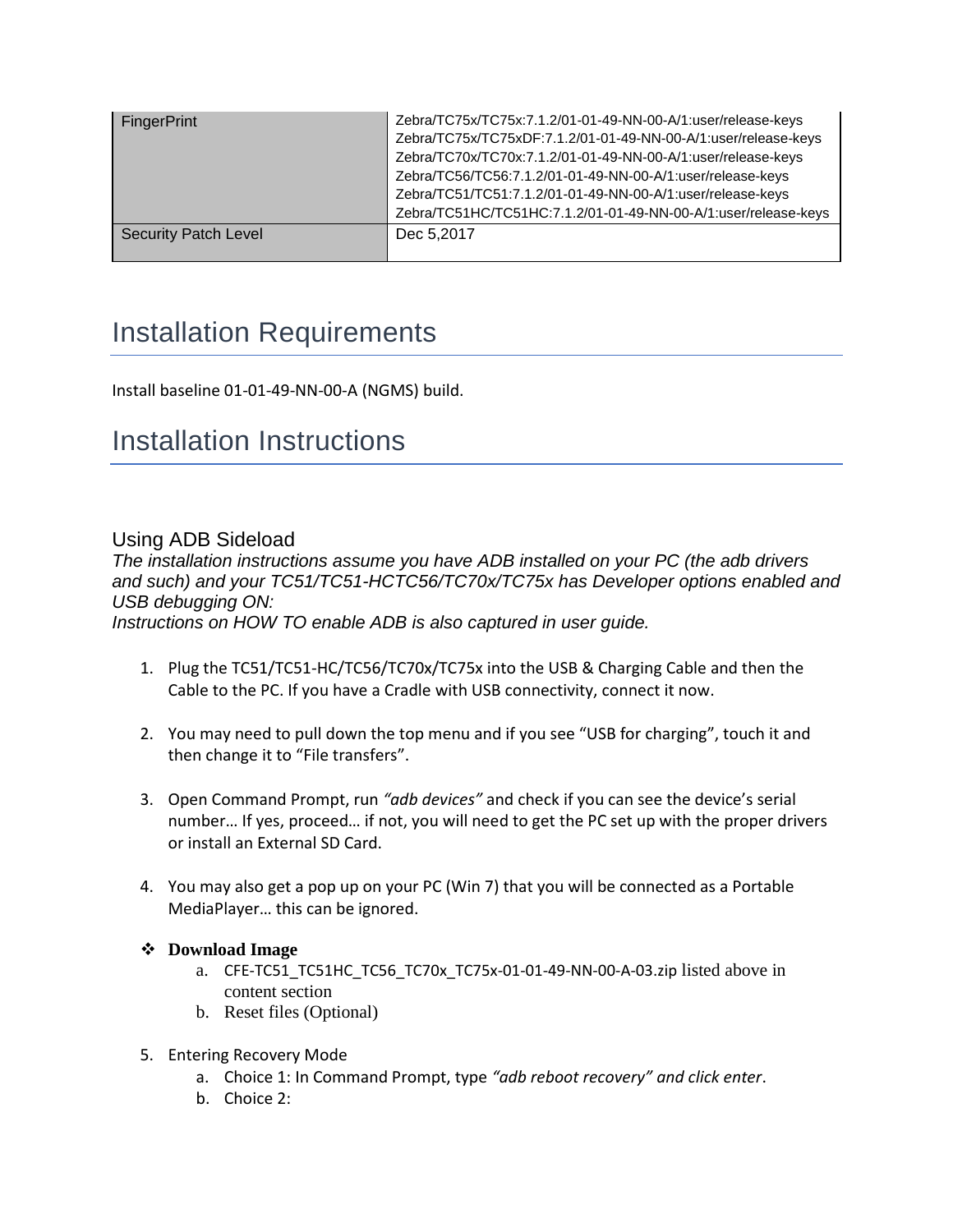- Reset and hold PTT key
- When Zebra Technologies logo appears on the screen Release the PTT Key
- 6. Your TC51/TC51-HC/TC56/TC70x/TC75x will reboot and put you on the Android Recovery screen.
- 7. if applying update via sideload Method
	- a. Use the Volume + and to highlight, *"Apply update from ADB"* and press the Power Key to select it
- 8. With your Command Prompt open in the Host machine, type "adb sideload" command and add a space and then drag and drop the CFE on to it and click enter.
	- a. Your PC screen will show files being installed and a little blue horizontal progress bar on your device will show status... and after about  $6<sup>th</sup>$  minutes (could be  $10+$  minutes if installing GMS) it should be done and you should be back at the Android Recovery screen.
	- b. Repeat above steps for all mandatory packages
- 9. *"Reboot system now"* is highlighted. Press the Power Key to Reboot.
- 10. Device reboots and you see Zebra on top and POWERED BY android at the bottom and after about 1 minute will transition to the TC51/TC51-HC/TC56/TC70x/TC75x Touch Computer splash screen with 5 dancing white dots at bottom… it will stay at this screen for a little over another minute *(could be another 7+ minutes if installing GMS)* and then you are at the Factory "Welcome" screen.
- 11. If you installed a GMS BSP, you will need to complete the process by setting up Wi‐Fi and E‐ mail accounts and such. If on AOSP (non‐GMS), there is no process to follow.
- 12. At the Home Screen, we need to verify that the BSP upgrade took place and set the Date & Time.
	- a. Go to "Settings" and scroll down to "About phone" and look at the "Build number". It should start with "01-01-49-NN-00-A". Now you are on the correct BSP.
	- b. Setting the Date and Time. If you associate to a WLAN AP, do so now, as it should automatically set the time and date… the only thing left is to set the time zone. Go to "Settings" and scroll to and select "Date & time". Scroll down to and select "Select time zone", and scroll down to and select the appropriate time zone and you are done.
- 13. To Check the Android Patch Level after installing the CFE package in the device,
	- a. Settings->About Phone->SW Components: Device Update Version: **3**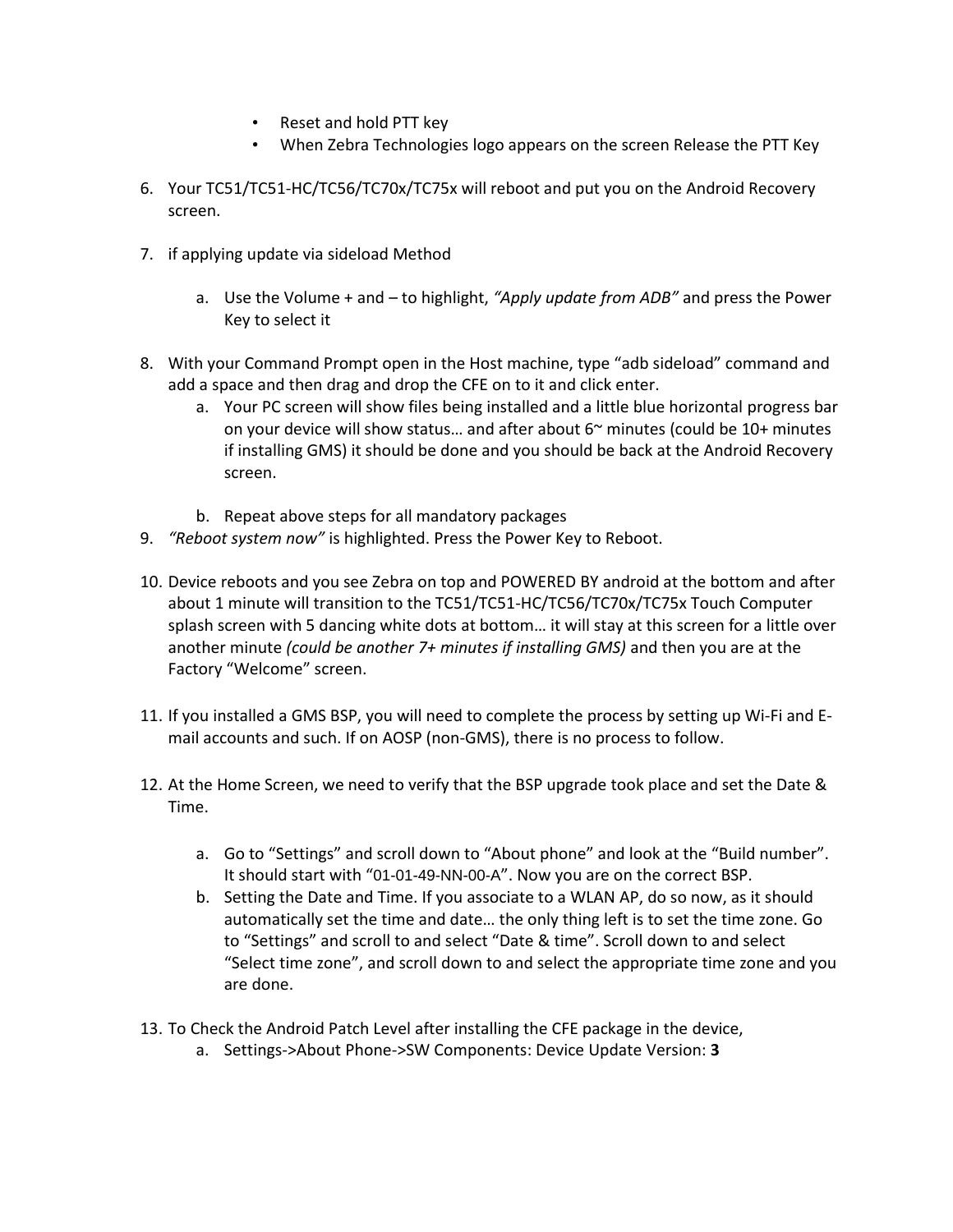- b. ADB Shell method: Execute following command from PC's command prompt: \$ adb shell getprop ro.device.patch.version \$ **3**
- 14. Now you are all set to use your TC51/TC51-HC/TC56/TC70x/TC75x

#### Using External SD card

- 1. Plug the TC51/TC51-HC/TC56/TC70x/TC75x into the USB & Charging Cable and then the Cable to the PC. If you have a Cradle with USB connectivity, connect it now.
- 2. You may need to pull down the top menu and if you see "USB for charging", touch it and then change it to "File transfers".
- 3. Download "*CFE-TC51\_TC51HC\_TC56\_TC70x\_TC75x-01-01-49-NN-00-A-03.zip*" file and Reset Files (Optional) and drag & drop the files on External SD card
- 4. Entering Recovery Mode
	- a. Reset and hold PTT key
	- b. When Zebra Technologies logo appears on the screen Release the PTT Key
- 5. Your TC51/TC51-HC/TC56/TC70x/TC75x will reboot and put you on the Android Recovery screen.
- 6. Applying update via External SD card
	- a. Use the Volume + and to highlight select option to "Apply update from SD card" and press the Power Key to select it.
	- b. Use the Volume + and to highlight package to be installed (CFE-TC51\_TC51HC\_TC56\_TC70x\_TC75x-01-01-49-NN-00-A-03.zip) and press the Power Key to select it.
	- c. Repeat above steps for all mandatory packages
- 7. *"Reboot system now"* is highlighted. Press the Power Key to Reboot.
- 8. Device reboots and you see Zebra on top and POWERED BY android at the bottom and after about 1 minute will transition to the TC51/TC51-HC/TC56/TC70x/TC75x Touch Computer splash screen with 5 dancing white dots at bottom… it will stay at this screen for a little over another minute *(could be another 7+ minutes if installing GMS)* and then you are at the Factory "Welcome" screen.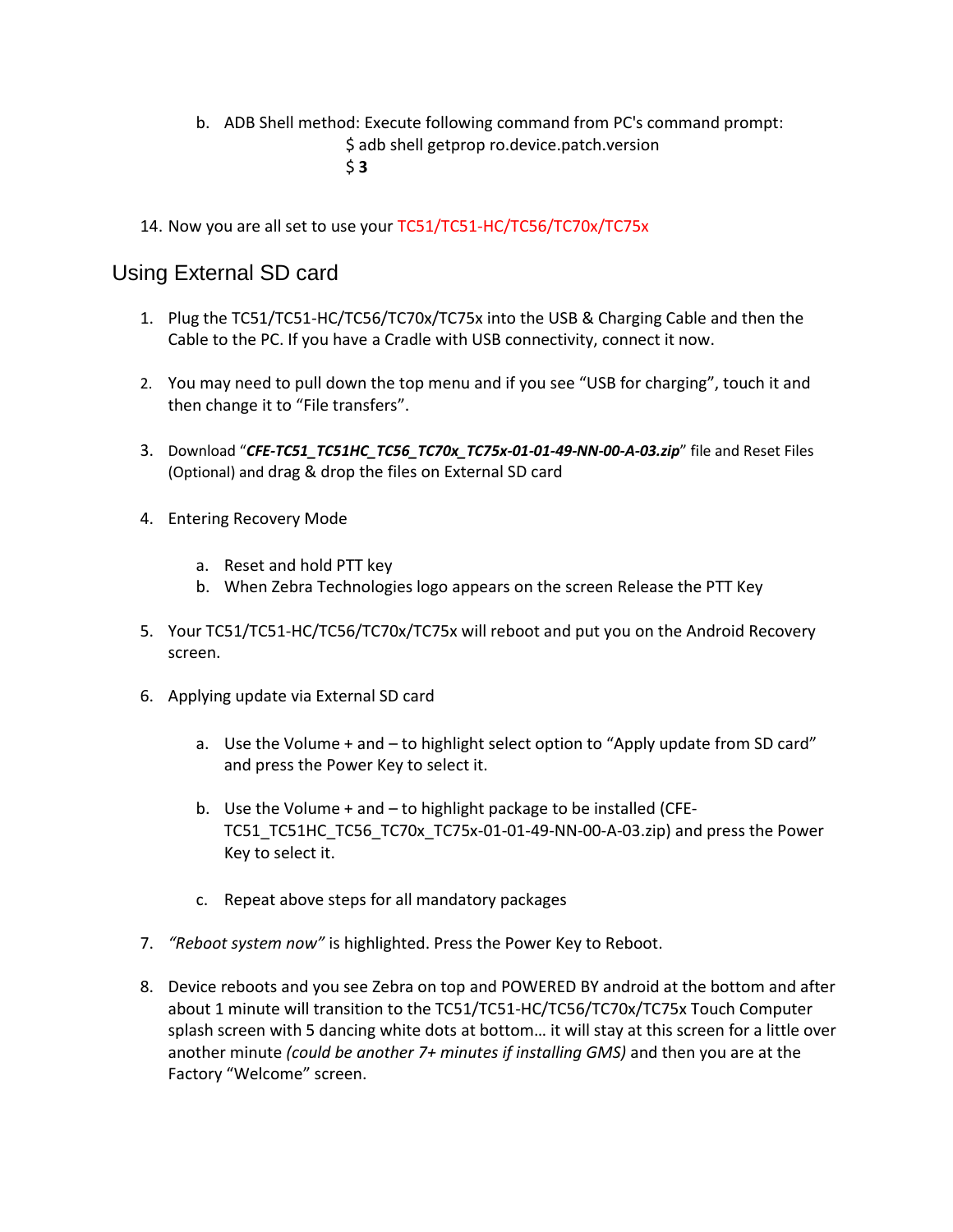- 9. If you installed a GMS BSP, you will need to complete the process by setting up Wi‐Fi and E‐ mail accounts and such. If on AOSP (non‐GMS), there is no process to follow.
- 10. At the Home Screen, we need to verify that the BSP upgrade took place and set the Date & Time.
	- a. Go to "Settings" and scroll down to "About phone" and look at the "Build number". It should start with "01-01-49-NN-00-A". Now you are on the correct BSP.
	- b. Setting the Date and Time. If you associate to a WLAN AP, do so now, as it should automatically set the time and date… the only thing left is to set the time zone. Go to "Settings" and scroll to and select "Date & time". Scroll down to and select "Select time zone", and scroll down to and select the appropriate time zone and you are done.
- 11. To Check the Android Patch Level after installing the CFE package in the device,
	- a. Settings->About Phone->SW Components: Device Update Version: **3**
	- b. ADB Shell method: Execute following command from PC's command prompt: \$ adb shell getprop ro.device.patch.version
		- \$ **3**
- 12. Now you are all set to use your TC51/TC51-HC/TC56/TC70x/TC75x.

#### <span id="page-7-0"></span>Special Note:

- 1. In TC56 & TC75x the SIM slot switching will not initiate a device reboot, instead device will perform the Carrier switching seamlessly without a device reboot. After performing the SIM slot switch, allow a minimum of 1 minute for the device to perform the action without initiating any other functionality
- 2. Batch manager DSD should be used to create a profile to deploy proxy settings on the device
- 3. Remote Control option in Airwatch Remote Management will not work.
- 4. On performing Enable/Disable SD card via MX would result un-successful though internally the requested action is performed correctly
- 5. Screen Capture settings will not persist after a reboot in Device Owner Mode only.
- 6. Enable/Disable of USB debugging via StageNow or MX will not work
- 7. Sometimes Bluetooth tethering to share Internet will not work
- 8. When Enterprise Reset is performed along with OS Upgrade and not using AW console as a trigger point, the AW agent will not perform the persistence activity on a boot up. Recommended to always use the AW console as trigger point.

### Change Notes